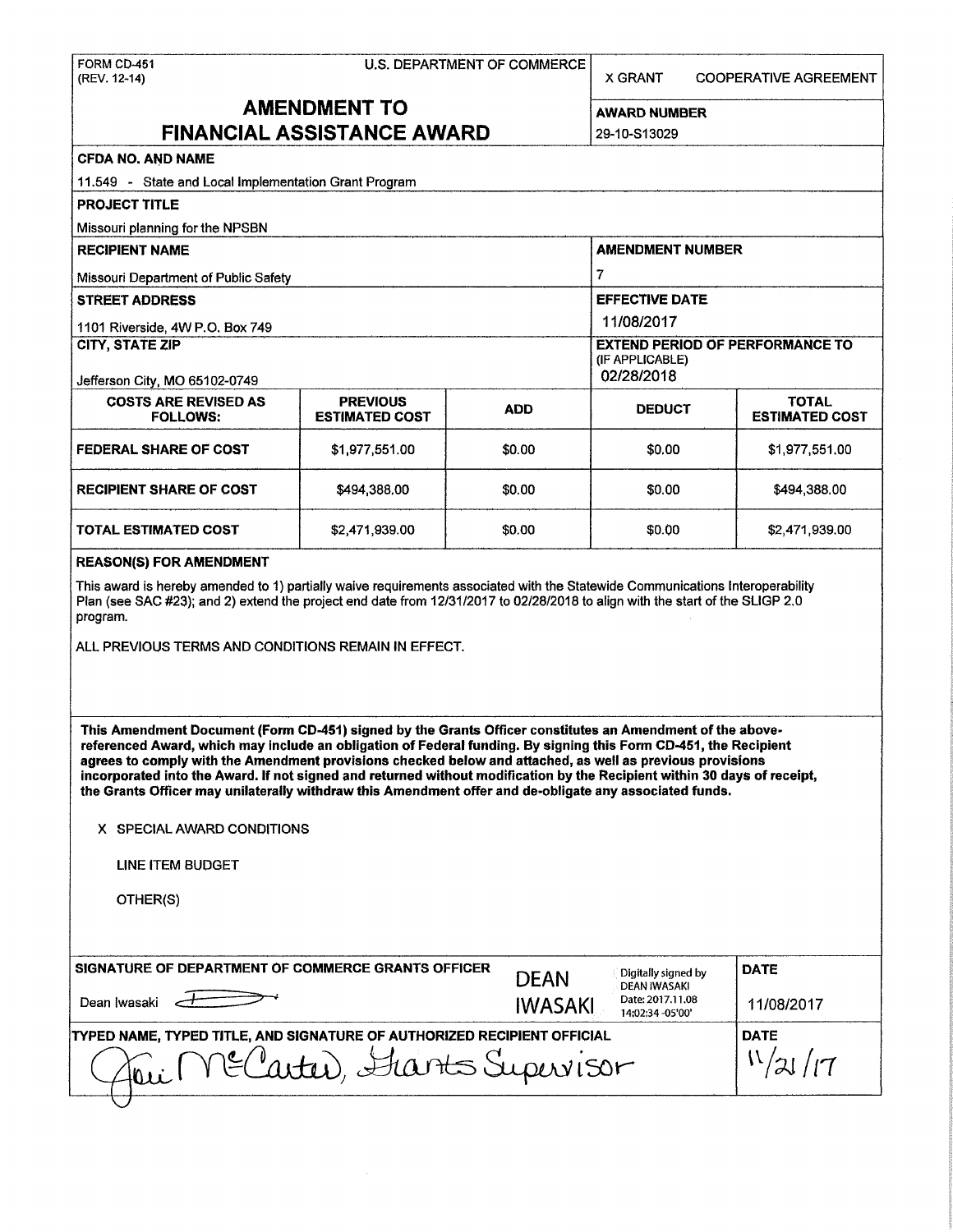Award Number: 29-10-S13029, Amendment Number 7 Federal Program Officer: Natalie Romanoff Requisition Number: 17011 Employer Identification Number: 446000987 Dun & Bradstreet No: 878047364 Recipient ID: 2920023 Requestor ID: 2920023

#### **Award ACCS Information**

| <b>Bureau</b><br>Code | <b>FCFY</b> | <b>Project-Task</b> | <b>Ora Code</b>        | <b>Obi Class</b> | <b>Obligation Amount</b> |
|-----------------------|-------------|---------------------|------------------------|------------------|--------------------------|
|                       | 2013        | 8150000-000         | 11-00-0000-00-00-00-00 | 41-19-00-00      | \$0.00                   |

#### **Award Contact lnfonnation**

| <b>Contact Name</b>       | <b>Contact Type</b> | <b>Email</b>           | <b>Phone</b> |
|---------------------------|---------------------|------------------------|--------------|
| Mr. Jeff Barlow           | Administrative      | Jeff.Barlow@dps.mo.gov | 573-522-6125 |
| r. Charles (Drew) A Juden | Technical           | judy.murray@dps.mo.gov | 573-751-5432 |

## **NIST Grants Officer:**

Nuria Martinez 100 Bureau Drive, MS 1650 Gaithersburg, MD 20899-1650 (301) 975-6215

## **NIST Grants Specialist:**

 $\bar{z}$ 

Shiou Liu 100 Bureau Drive, MS 1650 Gaithersburg, MD 20899-1650 (301) 975-8245

 $\overline{\mathbf{r}}$